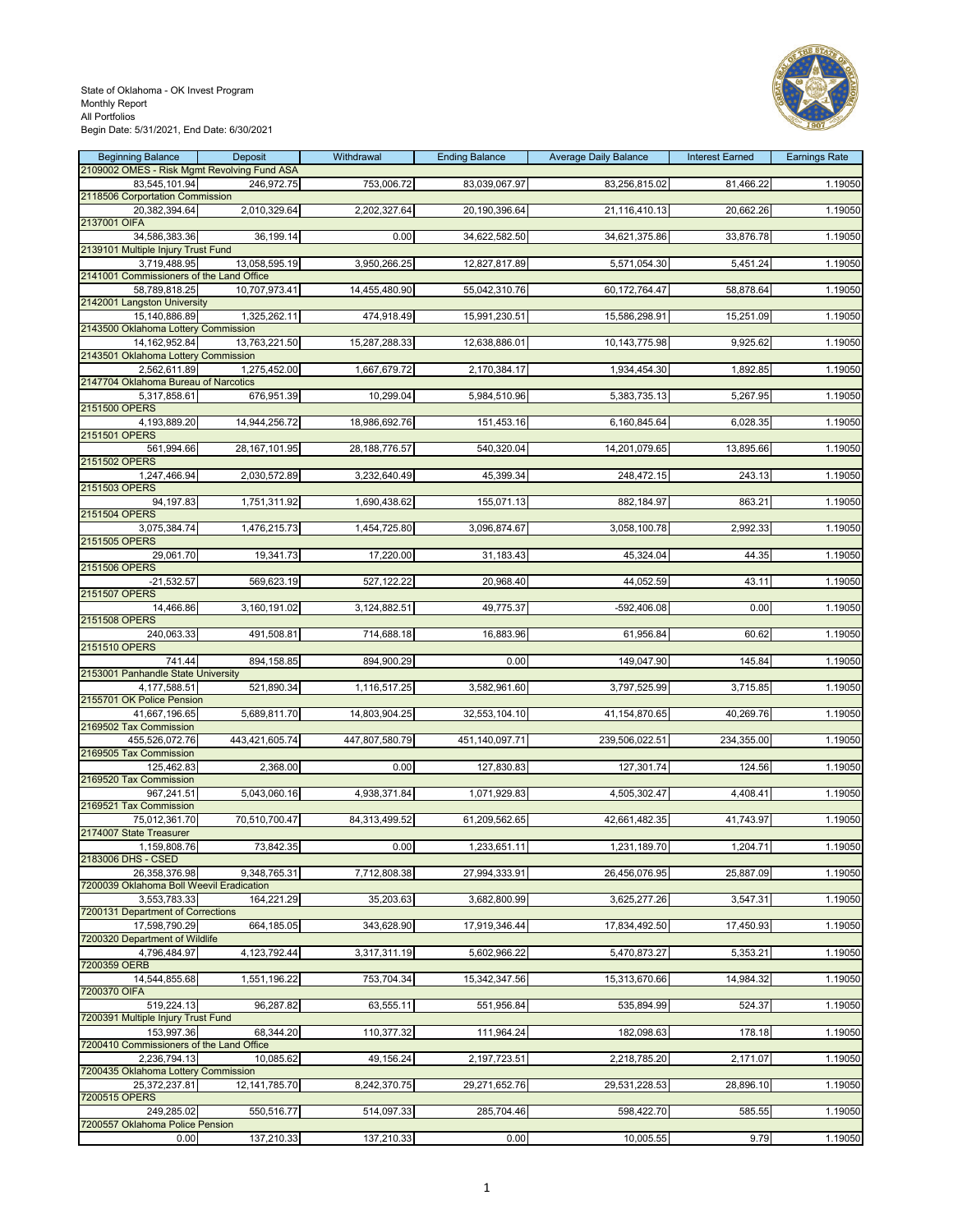| <b>Beginning Balance</b><br>7200588 Real Estate Commission      | Deposit       | Withdrawal   | <b>Ending Balance</b> | <b>Average Daily Balance</b> | <b>Interest Earned</b> | <b>Earnings Rate</b> |
|-----------------------------------------------------------------|---------------|--------------|-----------------------|------------------------------|------------------------|----------------------|
| 1,186,302.47                                                    | 178,682.52    | 96,838.48    | 1,268,146.51          | 1,274,145.87                 | 1,246.74               | 1.19050              |
| 7200830 Department of Human Services                            |               |              |                       |                              |                        |                      |
| 55, 153.57<br>7201825 University Hospitals Authority            | 58.00         | 0.00         | 55,211.57             | 55,209.64                    | 54.02                  | 1.19050              |
| 5,392,278.50                                                    | 498,908.00    | 0.00         | 5,891,186.50          | 5,627,735.57                 | 5,506.70               | 1.19050              |
| 7205090 OMES Risk Management Division/DSC                       |               |              |                       |                              |                        |                      |
| 58,873,561.21<br>7205131 Department of Corrections              | 822,327.16    | 7,659,268.06 | 52,036,620.31         | 52,942,193.35                | 51,803.57              | 1.19050              |
| 1,094,425.76                                                    | 670,606.22    | 584,463.35   | 1,180,568.63          | 1,124,589.60                 | 1,100.40               | 1.19050              |
| 7205204 JM Davis Arms & Historical Museum<br>7.010.25           | 7.37          | 0.00         | 7,017.62              | 7,017.37                     | 6.87                   | 1.19050              |
| 7205320 Department of Wildlife                                  |               |              |                       |                              |                        |                      |
| 922,241.01<br>7205359 Sustaining OK Energy Resources            | 67,782.99     | 112,864.85   | 877,159.15            | 873,023.16                   | 854.25                 | 1.19050              |
| 6,156,638.07                                                    | 80,104.80     | 29,088.40    | 6,207,654.47          | 6,209,148.95                 | 6,075.61               | 1.19050              |
| 7205435 Oklahoma Lottery Commission                             |               |              |                       |                              |                        |                      |
| 139,850.53<br>7205515 OPERS                                     | 13,797.17     | 1,085.00     | 152,562.70            | 149,879.13                   | 146.66                 | 1.19050              |
| 290,178.29                                                      | 59,974.23     | 0.00         | 350, 152.52           | 314,063.57                   | 307.31                 | 1.19050              |
| 7205563 OK Bd for Private Vocational Schools<br>32,349.27       | 46,107.90     | 15,660.79    | 62,796.38             | 53,284.57                    | 52.14                  | 1.19050              |
| 7205630 Oklahoma Department of Securities                       |               |              |                       |                              |                        |                      |
| 942,065.91                                                      | 2,490.36      | 3,079.88     | 941,476.39            | 941,041.63                   | 920.80                 | 1.19050              |
| 7205807 Oklahoma Health Care Authority<br>6,322,185.19          | 6,495.92      | 0.00         | 6,328,681.11          | 6,328,464.58                 | 6,192.36               | 1.19050              |
| 7210270 State Election Board                                    |               |              |                       |                              |                        |                      |
| 3,776,245.67<br>7210320 Department of Wildlife                  | 3,971.36      | 1,382.24     | 3,778,834.79          | 3,779,621.10                 | 3,698.33               | 1.19050              |
| 7,409,053.07                                                    | 348,716.53    | 182,751.37   | 7,575,018.23          | 7,513,345.08                 | 7,351.76               | 1.19050              |
| 7210350 Oklahoma Historical Society                             |               |              |                       |                              |                        |                      |
| 29.22<br>7210400 Office of Juvenile Affairs                     | 0.03          | 0.00         | 29.25                 | 29.25                        | 0.03                   | 1.19050              |
| 20,583.99                                                       | 21.65         | 0.00         | 20,605.64             | 20,604.92                    | 20.16                  | 1.19050              |
| 7210410 Commissioners of the Land Office                        |               |              |                       |                              |                        |                      |
| 131,479.85<br>7210515 OPERS                                     | 138.28        | 0.00         | 131,618.13            | 131,613.52                   | 128.78                 | 1.19050              |
| 153,224.92                                                      | 16,844.93     | 0.00         | 170,069.85            | 159,932.88                   | 156.49                 | 1.19050              |
| 7210570 State Board of Licensure for Professional<br>367,748.01 | 386.76        | 0.00         | 368,134.77            | 368,121.88                   | 360.20                 | 1.19050              |
| 7210588 Real Estate Commission                                  |               |              |                       |                              |                        |                      |
| 371,869.96                                                      | 65,003.67     | 0.00         | 436,873.63            | 417,476.07                   | 408.50                 | 1.19050              |
| 7215270 State of Oklahoma Election Board<br>9,963,482.58        | 10,498.49     | 87,310.84    | 9,886,670.23          | 9,906,087.04                 | 9,693.04               | 1.19050              |
| 7215320 Department of Wildlife                                  |               |              |                       |                              |                        |                      |
| 3,795,868.50<br>7215566 Tourism & Recreation Department         | 30,815.48     | 0.00         | 3,826,683.98          | 3,812,239.30                 | 3,730.25               | 1.19050              |
| 3,221,736.33                                                    | 11,292,127.32 | 3,222,247.98 | 11,291,615.67         | 3,024,273.32                 | 2,959.23               | 1.19050              |
| 7215585 Department of Public Safety                             |               |              |                       |                              |                        |                      |
| 373,418.49<br>7215670 JD McCarty Center                         | 393.59        | 27,466.89    | 346,345.19            | 356,302.28                   | 348.64                 | 1.19050              |
| 902,993.60                                                      | 1,060.86      | 1,830.45     | 902,224.01            | 902,716.66                   | 883.30                 | 1.19050              |
| 7215825 University Hospitals Authority<br>2,330,619.65          | 4,365.53      | 0.00         | 2,334,985.18          | 2,333,861.21                 | 2,283.67               | 1.19050              |
| 7216805 Department of Rehabilitation Services                   |               |              |                       |                              |                        |                      |
| 849,939.90                                                      | 5.860.56      | 8,357.50     | 847,442.96            | 850,327.27                   | 832.04                 | 1.19050              |
| 7220090 OSF Building Project Fund<br>0.42                       | 0.00          | 0.00         | 0.42                  | 0.42                         | 0.00                   | 1.19050              |
| 7220320 Dept of Wildlife Conservation                           |               |              |                       |                              |                        |                      |
| 4,684,069.89<br>7220585 Department of Public Safety             | 305,526.58    | 16,630.00    | 4,972,966.47          | 4,818,278.42                 | 4,714.65               | 1.19050              |
| 3,319,320.65                                                    | 5,312.94      | 34,661.93    | 3,289,971.66          | 3,306,471.20                 | 3,235.36               | 1.19050              |
| 7220830 Department of Human Services                            |               |              |                       |                              |                        |                      |
| 13,692.38<br>7225040 Department of Agriculture                  | 14.40         | 0.00         | 13,706.78             | 13,706.30                    | 13.41                  | 1.19050              |
| 338,439.29                                                      | 763.28        | 2,805.00     | 336,397.57            | 336,759.96                   | 329.52                 | 1.19050              |
| 7225830 Department of Human Services<br>212,499.22              | 51,634.45     | 0.00         | 264,133.67            | 246,989.23                   | 241.68                 | 1.19050              |
| 7230220 Oklahoma Crime Victims Compensation                     |               |              |                       |                              |                        |                      |
| 2,380,542.33<br>7230345 Department of Transportation            | 365,288.38    | 413,343.21   | 2,332,487.50          | 2,329,656.21                 | 2,279.55               | 1.19050              |
| 13,031,443.30                                                   | 438,236.69    | 3,099,211.07 | 10,370,468.92         | 11,159,198.45                | 10,919.20              | 1.19050              |
| 7230695 Tax Commission                                          |               |              |                       |                              |                        |                      |
| 1,784,134.62                                                    | 41,356.11     | 40,794.93    | 1,784,695.80          | 1,813,281.43                 | 1,774.28               | 1.19050              |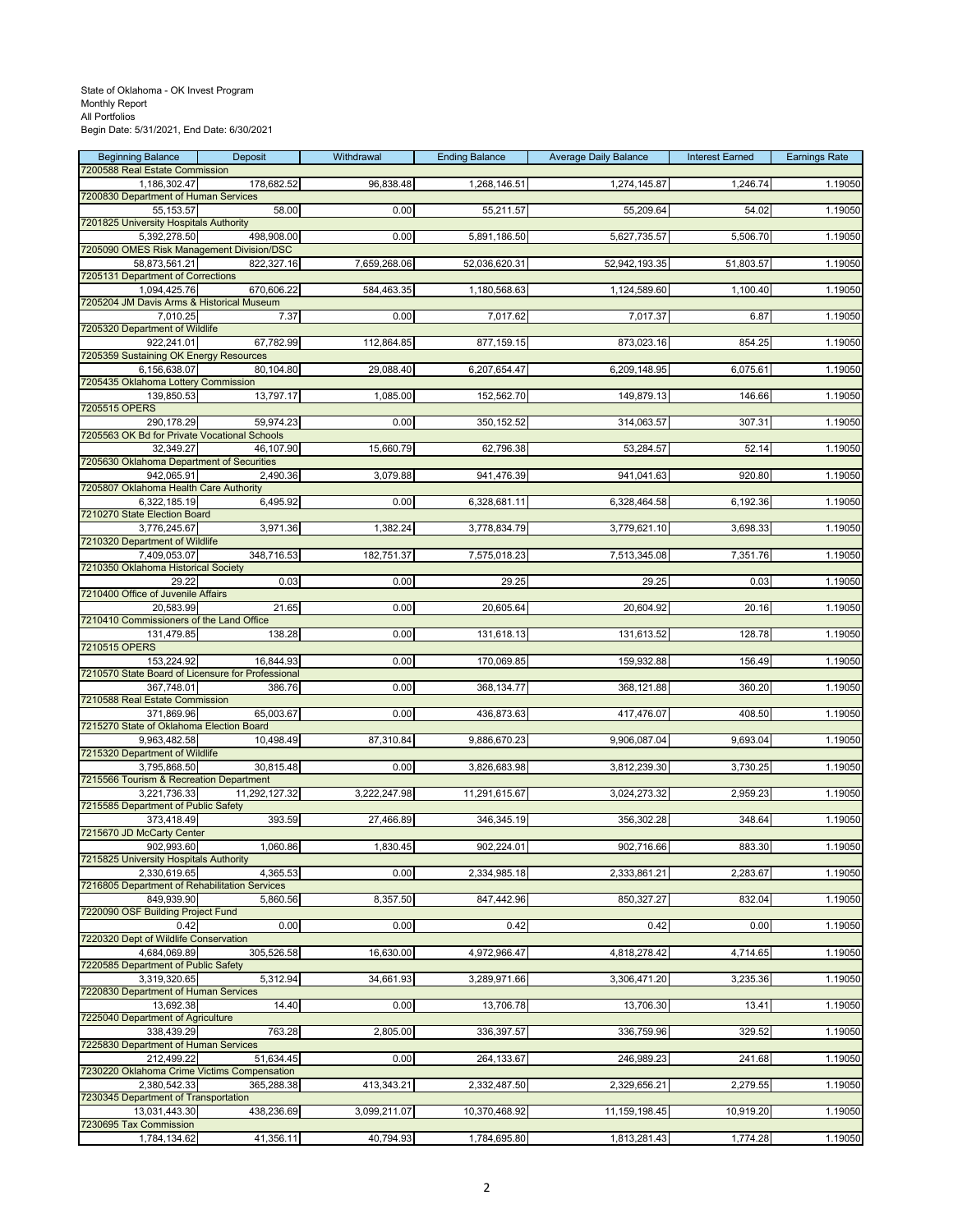#### State of Oklahoma - OK Invest Program Monthly Report All Portfolios Begin Date: 5/31/2021, End Date: 6/30/2021

| <b>Beginning Balance</b>                                     | Deposit      | Withdrawal   | <b>Ending Balance</b> | <b>Average Daily Balance</b> | <b>Interest Earned</b> | <b>Earnings Rate</b> |
|--------------------------------------------------------------|--------------|--------------|-----------------------|------------------------------|------------------------|----------------------|
| 7230807 Health Care Authority<br>0.33                        | 5,989,030.45 | 5,963,764.25 | 25,266.53             | 1,905,510.96                 | 1,864.53               | 1.19050              |
| 7235605 Regents for Higher Education<br>1,147,258.75         | 836,268.33   | 3,428.00     | 1,980,099.08          | 1,563,553.24                 | 1,529.93               | 1.19050              |
| 7240807 Health Care Authority                                |              |              |                       |                              |                        |                      |
| 13,807,386.25                                                | 14,521.11    | 0.00         | 13,821,907.36         | 13,821,423.32                | 13,524.17              | 1.19050              |
| 7244090 OMES Dept of Central Services<br>1,777,376.38        | 647,565.40   | 242,122.60   | 2,182,819.18          | 1,966,385.81                 | 1,924.10               | 1.19050              |
| 7245807 Health Care Authority                                |              |              |                       |                              |                        |                      |
| 12,619,384.13<br>7255090 Department of Central Services      | 7,084,051.87 | 7,429,749.65 | 12,273,686.35         | 14, 124, 192. 45             | 13,820.43              | 1.19050              |
| 1,159,470.52                                                 | 1,484.95     | 1,772.50     | 1,159,182.97          | 1,159,067.14                 | 1,134.14               | 1.19050              |
| 7255585 Oklahoma Dept of Public Safety<br>22,363.18          | 23.52        | 0.00         | 22,386.70             | 22,385.92                    | 21.90                  | 1.19050              |
| 7260090 OMES Risk Management Division                        |              |              |                       |                              |                        |                      |
| 5,616,753.24<br>7265090 Risk Management Fund                 | 46,742.24    | 913.38       | 5,662,582.10          | 5,632,264.88                 | 5,511.13               | 1.19050              |
| 271,134.27                                                   | 0.00         | 175,699.27   | 95,435.00             | 165,458.65                   | 161.90                 | 1.19050              |
| 7275740 OST - SEED<br>24,119.48                              | 25.72        | 549.85       | 23,595.35             | 23,979.39                    | 23.46                  | 1.19050              |
| 7280090 OMES DCS Property Distribution                       |              |              |                       |                              |                        |                      |
| 732,161.88<br>7280131 Department of Corrections              | 128,445.63   | 150,320.66   | 710,286.85            | 715,690.79                   | 700.30                 | 1.19050              |
| 6,873,553.41                                                 | 1,113,356.21 | 1,743,903.12 | 6,243,006.50          | 7,005,264.40                 | 6,854.60               | 1.19050              |
| 7280345 Department of Transportation<br>348,398.94           | 505,960.76   | 265,161.69   | 589,198.01            | 488,953.16                   | 478.44                 | 1.19050              |
| 7285345 Department of Transportation                         |              |              |                       |                              |                        |                      |
| 197,616,367.38<br>7295090 Emergency & Transportation         | 1,279,389.41 | 6,750,273.41 | 192,145,483.38        | 193,971,926.38               | 189,800.20             | 1.19050              |
| 4,928,816.95                                                 | 205,500.00   | 454,584.39   | 4,679,732.56          | 4,673,235.37                 | 4,572.73               | 1.19050              |
| 7296150 University of Science & Arts<br>41.56                | 0.04         | 0.00         | 41.60                 | 41.60                        | 0.04                   | 1.19050              |
| 7303000 Tobacco Litigation Escrow Fund                       |              |              |                       |                              |                        |                      |
| 30,128.97<br>7360566 Tourism & Recreation Department         | 31.69        | 0.00         | 30,160.66             | 30,159.60                    | 29.51                  | 1.19050              |
| 6,442,457.85                                                 | 19,157.77    | 255,743.85   | 6,205,871.77          | 6,204,530.41                 | 6,071.09               | 1.19050              |
| 7401105 OCIA NACEA Construction Series 2018B<br>4,093,566.13 | 5,493.31     | 1,138,319.41 | 2,960,740.03          | 3,491,772.64                 | 3,416.68               | 1.19050              |
| 7403292 Oklahoma Department of Environmental Quali           |              |              |                       |                              |                        |                      |
| 289,260.42<br>7405220 District Attorneys Council             | 304.21       | 0.00         | 289,564.63            | 289,554.49                   | 283.33                 | 1.19050              |
| 3,906,875.72                                                 | 6,131.57     | 188,573.83   | 3,724,433.46          | 3,849,259.66                 | 3,766.47               | 1.19050              |
| 7408105 OCIA<br>540,464.76                                   | 422.34       | 538,155.73   | 2,731.37              | 433,241.88                   | 423.92                 | 1.19050              |
| 7409105 OCIA NACEA Revenue Series 2018B                      |              |              |                       |                              |                        |                      |
| 218.04<br>7411105 OCIA Capitol Repair Revenue Series 2018C   | 88,997.80    | 88,961.35    | 254.49                | 26,941.68                    | 26.36                  | 1.19050              |
| 2,131.34                                                     | 436,045.60   | 435,673.86   | 2,503.08              | 133,192.85                   | 130.33                 | 1.19050              |
| 7412105 OCIA<br>6,112.89                                     | 1,253,756.34 | 1,252,687.50 | 7,181.73              | 1,009,296.10                 | 987.59                 | 1.19050              |
| 7415105 OCIA DOC Construction Series 2018D                   |              |              |                       |                              |                        |                      |
| 43,172,822.23<br>7416000 OSF - Oil Overcharge                | 0.00         | 3,043,778.02 | 40,129,044.21         | 41,303,656.53                | 40,415.35              | 1.19050              |
| 292,790.14                                                   | 307.92       | 0.00         | 293,098.06            | 293,087.80                   | 286.78                 | 1.19050              |
| 7416105 OCIA DOC Revenue Series 2018D<br>3,764.89            | 751,108.16   | 750,467.71   | 4,405.34              | 604,758.16                   | 591.75                 | 1.19050              |
| 7416160 Department of Commerce                               |              |              |                       |                              |                        |                      |
| 3,048,487.50<br>7419105 OCIA                                 | 7,762.16     | 0.00         | 3,056,249.66          | 3,053,559.93                 | 2,987.89               | 1.19050              |
| 698,784.83                                                   | 312,517.12   | 1,006,764.59 | 4,537.36              | 685,101.62                   | 670.37                 | 1.19050              |
| 7420105 OCIA<br>5,422,453.56                                 | 5,702.75     | 0.00         | 5,428,156.31          | 5,427,966.22                 | 5,311.23               | 1.19050              |
| 7424105 OCIA                                                 |              |              |                       |                              |                        |                      |
| 579.51<br>7426000 OSF - Oil Overcharge                       | 211,123.63   | 211,072.92   | 630.22                | 155,415.34                   | 152.07                 | 1.19050              |
| 2,446,411.26                                                 | 2,572.87     | 0.00         | 2,448,984.13          | 2,448,898.37                 | 2,396.23               | 1.19050              |
| 7426160 Department of Commerce<br>14,173,793.78              | 73,936.51    | 0.00         | 14,247,730.29         | 14,195,349.04                | 13,890.05              | 1.19050              |
| 7427105 OCIA-Revenue Series 2019B                            |              |              |                       |                              |                        |                      |
| 9,248,739.08<br>7428105 OCIA Endowed Chairs Fund             | 9,861.54     | 1,908,643.78 | 7,349,956.84          | 8,749,300.23                 | 8,561.13               | 1.19050              |
| 961,197.39                                                   | 751.11       | 957,090.88   | 4,857.62              | 770,505.29                   | 753.93                 | 1.19050              |
| 7430010 Oklahoma State University<br>1,367,644.83            | 4,999,228.95 | 4,640,978.83 | 1,725,894.95          | 2,342,099.63                 | 2,291.73               | 1.19050              |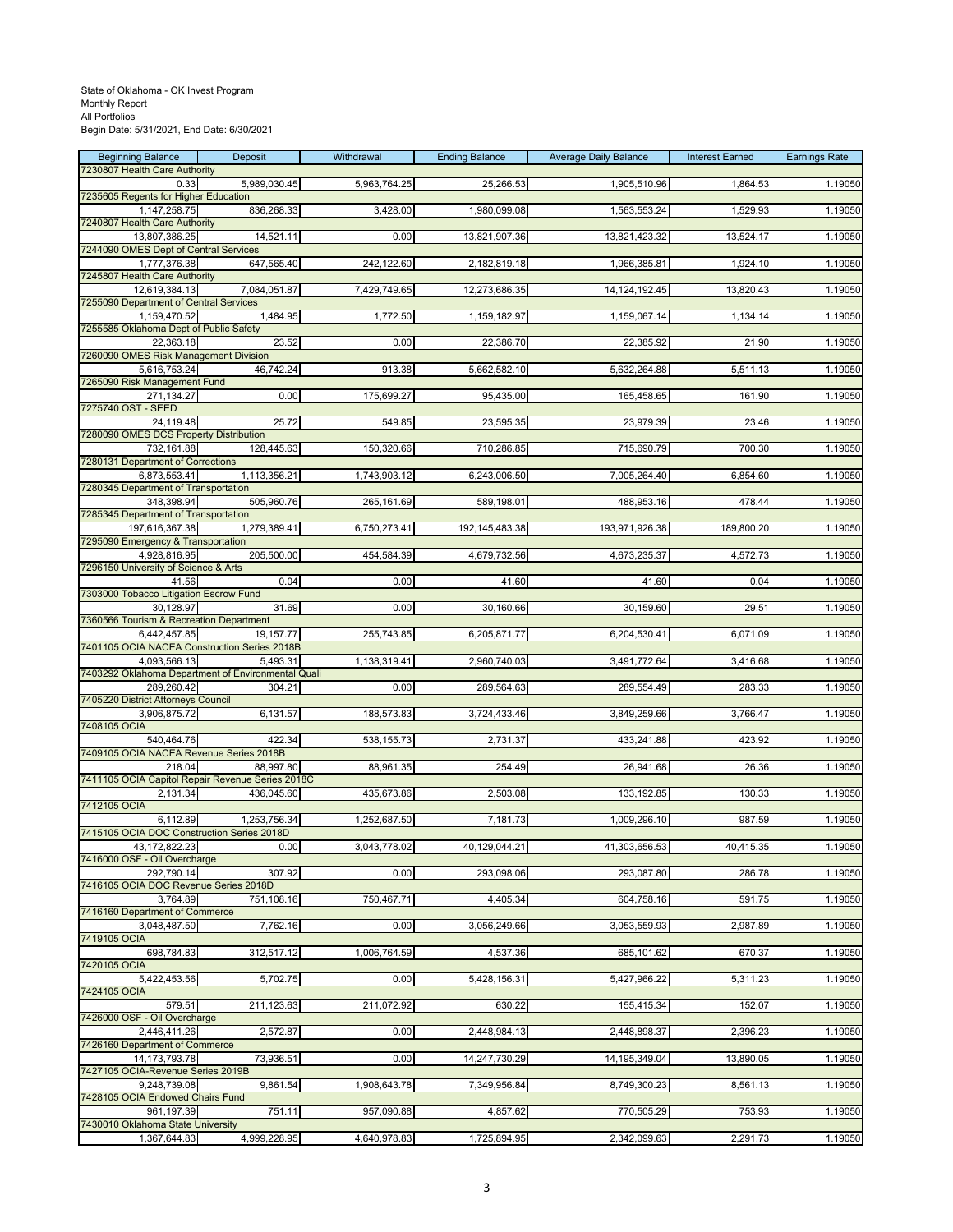| <b>Beginning Balance</b><br>7430011 Oklahoma State University  | Deposit       | Withdrawal    | <b>Ending Balance</b> | <b>Average Daily Balance</b> | <b>Interest Earned</b> | <b>Earnings Rate</b> |
|----------------------------------------------------------------|---------------|---------------|-----------------------|------------------------------|------------------------|----------------------|
| 1,196,668.92                                                   | 1,994,358.88  | 1,925,370.32  | 1,265,657.48          | 1,620,395.83                 | 1,585.55               | 1.19050              |
| 7430012 Oklahoma State University<br>1,433,213.27              | 999,732.35    | 1,067,937.00  | 1,365,008.62          | 1,665,141.35                 | 1,629.33               | 1.19050              |
| 7430013 Oklahoma State University                              |               |               |                       |                              |                        |                      |
| 1,125,135.92                                                   | 501,261.05    | 125,687.13    | 1,500,709.84          | 1,357,943.92                 | 1,328.74               | 1.19050              |
| 7430014 Oklahoma State University<br>1,233,382.66              | 519,560.63    | 421,217.99    | 1,331,725.30          | 1,338,409.86                 | 1,309.62               | 1.19050              |
| 7430015 Oklahoma State University                              |               |               |                       |                              |                        |                      |
| 1,466,482.69<br>7430016 Oklahoma State University              | 895.51        | 272,215.25    | 1,195,162.95          | 1,352,540.42                 | 1,323.45               | 1.19050              |
| 250,877.01                                                     | 263.85        | 0.00          | 251,140.86            | 251,132.07                   | 245.73                 | 1.19050              |
| 7430100 Cameron University<br>946,031.60                       | 221,163.63    | 156,016.74    | 1,011,178.49          | 967,379.78                   | 946.57                 | 1.19050              |
| 7430420 Langston University                                    |               |               |                       |                              |                        |                      |
| 872,306.72<br>7430461 Rogers State College                     | 323,612.95    | 619,158.12    | 576,761.55            | 754,538.43                   | 738.31                 | 1.19050              |
| 1,894,095.72                                                   | 120,290.70    | 161,627.17    | 1,852,759.25          | 1,926,253.16                 | 1,884.83               | 1.19050              |
| 7430505 Northwestern Oklahoma State University                 |               |               |                       |                              |                        |                      |
| 146,050.08<br>7430530 Panhandle State University               | 83,048.58     | 164,853.12    | 64,245.54             | 139,051.52                   | 136.06                 | 1.19050              |
| 4,733.92                                                       | 189,378.63    | 53,840.19     | 140,272.36            | 59,035.10                    | 57.77                  | 1.19050              |
| 7430665 Southwestern Oklahoma State University<br>1,836,242.81 | 615,879.30    | 158,237.64    | 2,293,884.47          | 1,926,920.34                 | 1,885.48               | 1.19050              |
| 7430760 University of Oklahoma                                 |               |               |                       |                              |                        |                      |
| 12,400,235.67<br>7430770 OUHSC                                 | 12,345,472.58 | 11,551,229.36 | 13, 194, 478.89       | 15,040,372.68                | 14,716.90              | 1.19050              |
| 67,317,460.55                                                  | 10,752,469.67 | 8,065,673.68  | 70,004,256.54         | 72,801,621.61                | 71,235.89              | 1.19050              |
| 7430773 Oklahoma State University<br>1,327,660.83              | 1,489,544.57  | 1,526,939.27  | 1,290,266.13          | 1,559,630.13                 | 1,526.09               | 1.19050              |
| 7434105 OCIA                                                   |               |               |                       |                              |                        |                      |
| 46,955.25<br>7436000 OSF - Oil Overcharge                      | 142,707.03    | 188,908.34    | 753.94                | 88,065.42                    | 86.17                  | 1.19050              |
| 2,683.18                                                       | 2.82          | 0.00          | 2,686.00              | 2,685.91                     | 2.63                   | 1.19050              |
| 7436105 OCIA                                                   |               |               |                       |                              |                        |                      |
| 225,543.06<br>7437105 OCIA                                     | 115.29        | 224,599.48    | 1,058.87              | 180,734.61                   | 176.85                 | 1.19050              |
| 25,984,207.74                                                  | 28,423.33     | 1,393,784.79  | 24,618,846.28         | 25,119,997.29                | 24,579.75              | 1.19050              |
| 7438105 OCIA<br>1,899.21                                       | 377,872.12    | 377,549.92    | 2,221.41              | 115,475.65                   | 112.99                 | 1.19050              |
| 7439105 2020A OCIA                                             |               |               |                       |                              |                        |                      |
| 7,205.90<br>7442105 OCIA                                       | 1,399,360.05  | 1,398,166.67  | 8,399.28              | 1,126,892.84                 | 1,102.66               | 1.19050              |
| 5,551.16                                                       | 1,147,295.67  | 1,146,317.62  | 6,529.21              | 923,550.70                   | 903.69                 | 1.19050              |
| 7443105 OCIA<br>1,658.17                                       | 420,201.53    | 419,945.83    | 1,913.87              | 292,333.26                   | 286.05                 | 1.19050              |
| 7444105 OCIA 2017C Series                                      |               |               |                       |                              |                        |                      |
| 73.03<br>7444835 Water Resources Board                         | 132,537.10    | 132,483.08    | 127.05                | 31,037.97                    | 30.37                  | 1.19050              |
| 7,166,690.02                                                   | 600.00        | 62,997.70     | 7,104,292.32          | 7,134,821.51                 | 6,981.37               | 1.19050              |
| 7445105 Oklahoma Capital Improvement                           |               |               |                       |                              |                        |                      |
| 3,912.92<br>7445835 Water Resources Board                      | 800,730.39    | 800,047.74    | 4,595.57              | 244,587.14                   | 239.33                 | 1.19050              |
| 3,915,137.17                                                   | 7,155.48      | 127,056.74    | 3,795,235.91          | 3,875,195.72                 | 3,791.85               | 1.19050              |
| 7447105 OCIA<br>774.08                                         | 242,427.83    | 242,300.00    | 901.91                | 105,750.15                   | 103.48                 | 1.19050              |
| 7450105 OCIA Series 2020B                                      |               |               |                       |                              |                        |                      |
| 4,743.26<br>7451105 OCIA Series 2020B                          | 986,326.58    | 985,485.79    | 5,584.05              | 793,944.66                   | 776.87                 | 1.19050              |
| 201.269.244.99                                                 | 211,673.10    | 0.00          | 201,480,918.09        | 201,473,862.32               | 197,140.79             | 1.19050              |
| 7452105 OCIA Series 2020D<br>219.00                            | 84,382.02     | 84,324.58     | 276.44                | 62,112.55                    | 60.78                  | 1.19050              |
| 7453105 OCIA Series 2020D                                      |               |               |                       |                              |                        |                      |
| 15,403,224.66<br>7454105 OCIA Series 2020E                     | 16,202.02     | 193,038.49    | 15,226,388.19         | 15,264,120.05                | 14,935.84              | 1.19050              |
| 813.95                                                         | 269,353.30    | 269,133.01    | 1,034.24              | 216,333.31                   | 211.68                 | 1.19050              |
| 7455105 OCIA                                                   |               |               |                       |                              |                        |                      |
| 1,750.56<br>7455160 Department of Commerce                     | 352,821.58    | 352,520.76    | 2,051.38              | 107,797.58                   | 105.48                 | 1.19050              |
| 493,566.41                                                     | 52,076.46     | 2,698.96      | 542,943.91            | 518,603.54                   | 507.45                 | 1.19050              |
| 7456105 OCIA Series 2020E<br>40,658,448.69                     | 43,728.85     | 9,523,209.20  | 31,178,968.34         | 37,858,171.42                | 37,043.96              | 1.19050              |
| 7458105 OCIA Series 2020C                                      |               |               |                       |                              |                        |                      |
| 441.14                                                         | 92,044.18     | 91,965.72     | 519.60                | 74,089.56                    | 72.50                  | 1.19050              |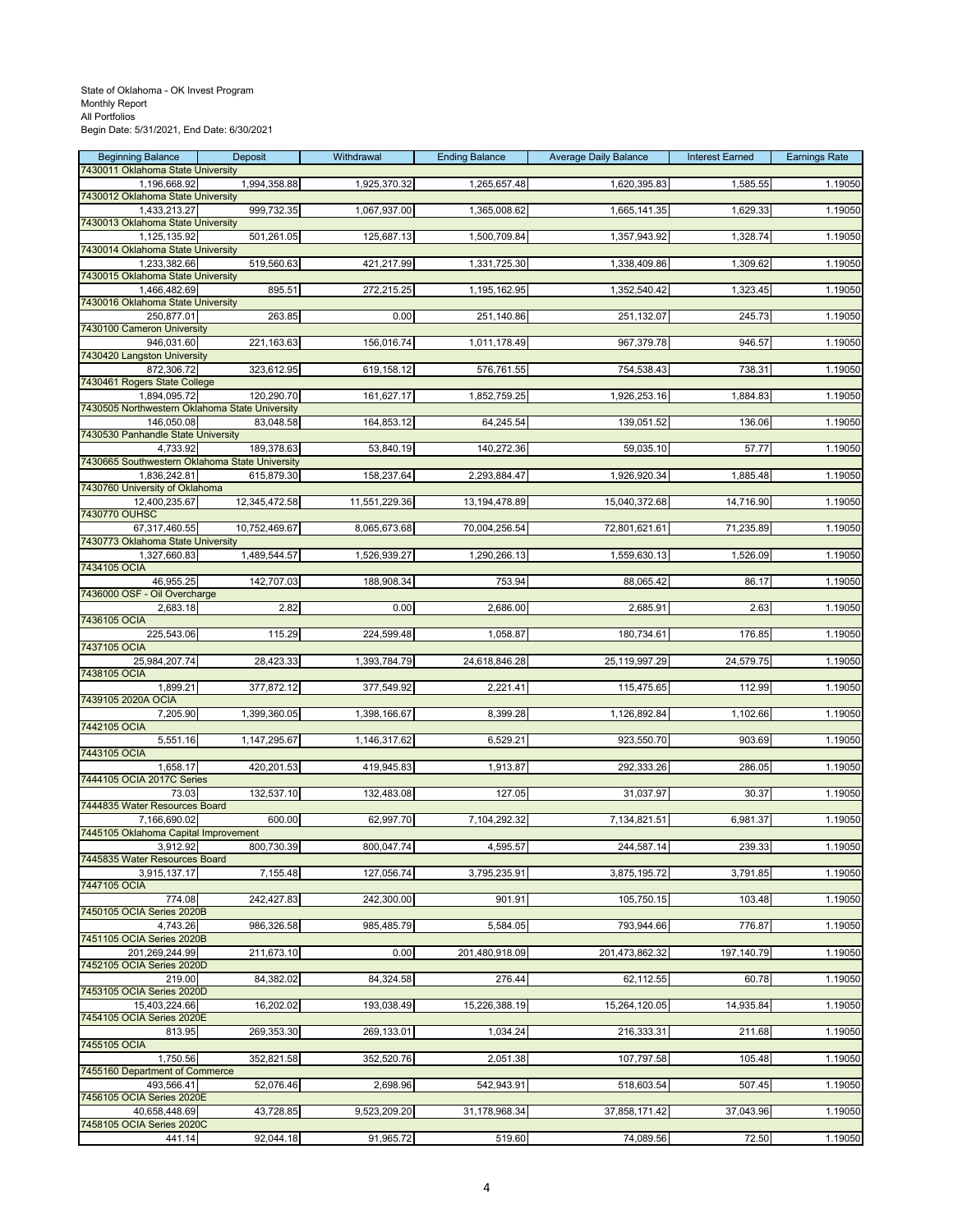| <b>Beginning Balance</b><br>7460100 Cameron University | Deposit    | Withdrawal   | <b>Ending Balance</b> | <b>Average Daily Balance</b> | <b>Interest Earned</b> | <b>Earnings Rate</b> |
|--------------------------------------------------------|------------|--------------|-----------------------|------------------------------|------------------------|----------------------|
| 1,663,392.45                                           | 1,687.03   | 466,178.25   | 1,198,901.23          | 1,368,985.97                 | 1,339.54               | 1.19050              |
| 7460760 University of Oklahoma<br>169,488.90           | 178.25     | 0.00         | 169,667.15            | 169,661.21                   | 166.01                 | 1.19050              |
| 7462105 OK Capital Improvement Authority               |            |              |                       |                              |                        |                      |
| 1,540.34                                               | 407,993.18 | 407,645.83   | 1,887.69              | 327,992.78                   | 320.94                 | 1.19050              |
| 7464105 OCIA<br>7,283,621.90                           | 0.00       | 919,800.07   | 6,363,821.83          | 6,598,716.51                 | 6,456.80               | 1.19050              |
| 7470010 Oklahoma State University                      |            |              |                       |                              |                        |                      |
| 1,667,909.93<br>7471835 Water Resources Board          | 1,754.13   | 2,038.42     | 1,667,625.64          | 1,668,110.75                 | 1,632.23               | 1.19050              |
| 939,087.52                                             | 0.00       | 199,836.27   | 739,251.25            | 858,448.27                   | 839.99                 | 1.19050              |
| 7472835 Water Resources Board<br>128,034,454.66        | 137,176.71 | 3,513,934.98 | 124,657,696.39        | 127,284,812.69               | 124,547.32             | 1.19050              |
| 7473835 Water Resources Board                          |            |              |                       |                              |                        |                      |
| 65,972,052.72                                          | 75,224.90  | 7,212,661.90 | 58,834,615.72         | 62,103,885.40                | 60,768.23              | 1.19050              |
| 7475750 Tulsa Community College<br>6,019.83            | 6.33       | 0.00         | 6,026.16              | 6,025.95                     | 5.90                   | 1.19050              |
| 7476760 University of Oklahoma                         |            |              |                       |                              |                        |                      |
| 11,946,734.95<br>7479010 Oklahoma State University     | 12,564.28  | 0.00         | 11,959,299.23         | 11,958,880.42                | 11,701.68              | 1.19050              |
| 17,140,328.70                                          | 18,387.75  | 520,314.23   | 16,638,402.22         | 17,011,901.93                | 16,646.03              | 1.19050              |
| 7481633 Oklahoma City Community College<br>0.03        | 0.00       | 0.03         | 0.00                  | 0.01                         | 0.00                   | 1.19050              |
| 7483633 OCCC 2010 Bond                                 |            |              |                       |                              |                        |                      |
| 0.06<br>7485010 Oklahoma State University              | 0.00       | 0.06         | 0.00                  | 0.03                         | 0.00                   | 1.19050              |
| 271.555.85                                             | 300.04     | 0.00         | 271,855.89            | 271,845.89                   | 266.00                 | 1.19050              |
| 7486010 Oklahoma State University                      |            |              |                       |                              |                        | 1.19050              |
| 7,509.85<br>7487010 Oklahoma State University          | 68.48      | 0.00         | 7,578.33              | 7,576.05                     | 7.41                   |                      |
| 15,071,488.11                                          | 9,473.43   | 59,080.27    | 15,021,881.27         | 15,037,320.23                | 14,713.91              | 1.19050              |
| 7488010 Oklahoma State University<br>948,289.61        | 997.37     | 39,664.34    | 909,622.64            | 928,099.42                   | 908.14                 | 1.19050              |
| 7488105 OCIA                                           |            |              |                       |                              |                        |                      |
| 77.92<br>7490010Oklahoma State University              | 19,149.73  | 19,135.68    | 91.97                 | 14,105.09                    | 13.80                  | 1.19050              |
| 47,946.02                                              | 50.42      | 0.00         | 47,996.44             | 47,994.76                    | 46.96                  | 1.19050              |
| 7490013Oklahoma State University<br>21,748.01          | 22.87      | 0.00         | 21,770.88             | 21,770.12                    | 21.30                  | 1.19050              |
| 7490015Oklahoma State University                       |            |              |                       |                              |                        |                      |
| 10,477.32<br>7490270 Oklahoma State Election Board     | 60,036.34  | 0.00         | 70,513.66             | 38,512.45                    | 37.68                  | 1.19050              |
| 34,339.05                                              | 35.85      | 34,374.00    | 0.90                  | 17,186.71                    | 16.82                  | 1.19050              |
| 7490760 University of Oklahoma                         |            |              |                       |                              |                        |                      |
| 181,006.85<br>7490773Oklahoma State University         | 2,736.29   | 64,574.32    | 119,168.82            | 158,798.20                   | 155.38                 | 1.19050              |
| 57,046.54                                              | 60.17      | 133.33       | 56,973.38             | 57,015.82                    | 55.79                  | 1.19050              |
| 7491220 District Attorneys Council<br>4,102,173.85     | 11,758.73  | 200,267.34   | 3,913,665.24          | 4,024,919.99                 | 3,938.36               | 1.19050              |
| 7510410 Commissioners of the Land Office               |            |              |                       |                              |                        |                      |
| 799,693.52<br>7511410 Commissioners of the Land Office | 0.00       | 0.00         | 799,693.52            | 799,693.52                   | 782.49                 | 1.19050              |
| 1,370,439.46                                           | 263.857.29 | 563,366.03   | 1,070,930.72          | 1,308,654.23                 | 1,280.51               | 1.19050              |
| 7519410 Commissioners of the Land Office<br>0.01       | 0.00       | 0.00         | 0.01                  | 0.01                         | 0.00                   | 1.19050              |
| 7600010 Oklahoma State University                      |            |              |                       |                              |                        |                      |
| 5,897,004.83<br>7600100 Cameron University             | 490,114.86 | 1,150,779.13 | 5,236,340.56          | 5,367,805.28                 | 5,252.36               | 1.19050              |
| 777,791.57                                             | 54,421.60  | 30,725.00    | 801,488.17            | 768,727.95                   | 752.20                 | 1.19050              |
| 7600120 University of Central Oklahoma                 |            |              |                       |                              |                        |                      |
| 3,319,515.35<br>7600150 University of Science & Arts   | 63,184.90  | 30,933.15    | 3,351,767.10          | 3,311,055.01                 | 3,239.84               | 1.19050              |
| 563,104.96                                             | 60,365.25  | 8,615.33     | 614,854.88            | 571,165.91                   | 558.88                 | 1.19050              |
| 7600230 East Central University<br>1,478,117.62        | 59,770.00  | 146,026.09   | 1,391,861.53          | 1,410,726.78                 | 1,380.39               | 1.19050              |
| 7600420 Langston University                            |            |              |                       |                              |                        |                      |
| 2,602,605.21<br>7600485 Northeastern State University  | 56,513.82  | 0.00         | 2,659,119.03          | 2,615,993.94                 | 2,559.73               | 1.19050              |
| 2,510,760.80                                           | 55,055.54  | 41,608.29    | 2,524,208.05          | 2,495,179.57                 | 2,441.52               | 1.19050              |
| 7600490 Northern Oklahoma College<br>1,058,634.30      | 54,876.54  | 88,864.72    | 1,024,646.12          | 1,061,553.85                 | 1,038.72               | 1.19050              |
| 7600505 Northwestern Oklahoma State University         |            |              |                       |                              |                        |                      |
| 2,276,999.15                                           | 59,770.00  | 23,415.89    | 2,313,353.26          | 2,277,666.23                 | 2,228.68               | 1.19050              |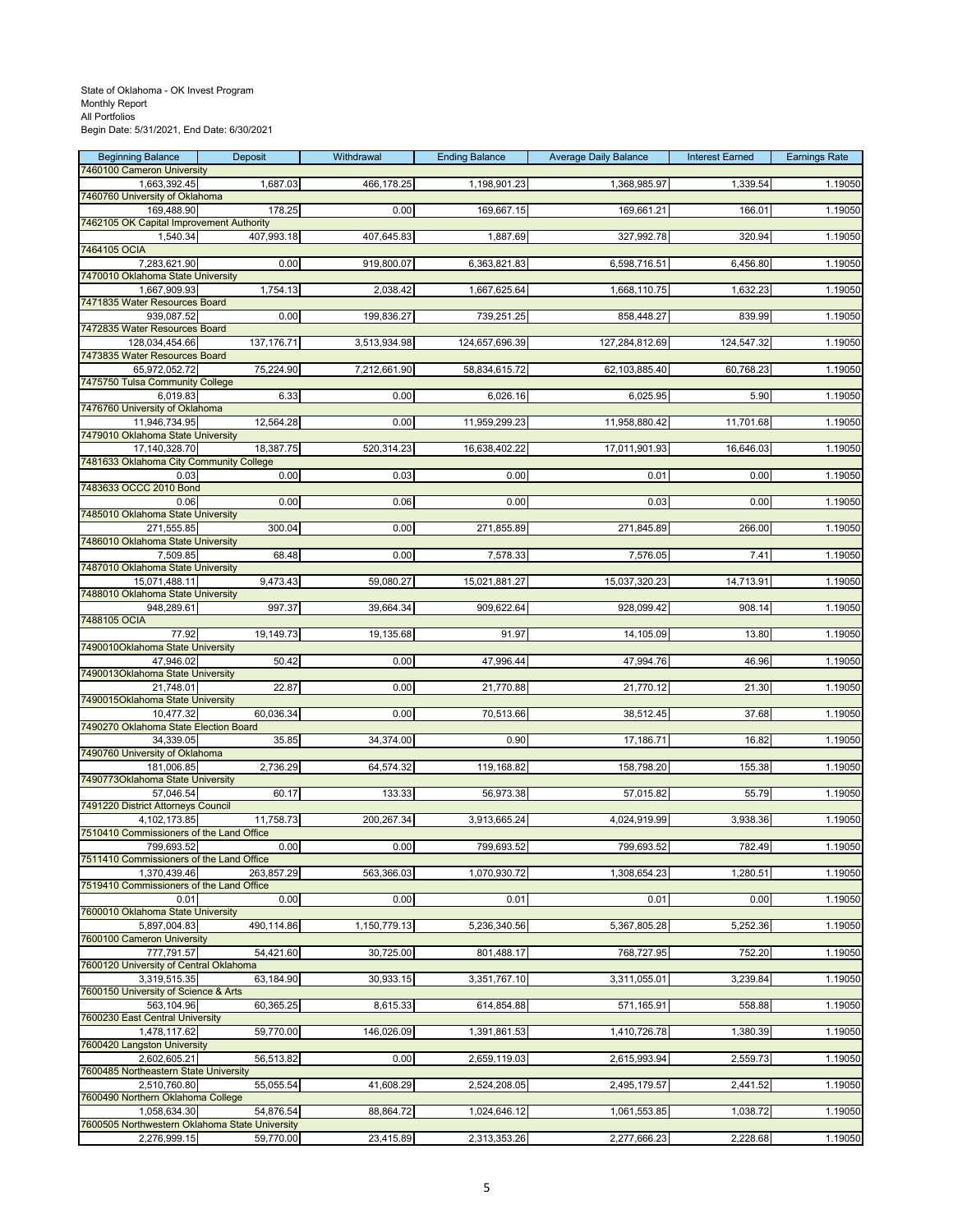| <b>Beginning Balance</b><br>7600530 Panhandle State University  | Deposit       | Withdrawal    | <b>Ending Balance</b> | <b>Average Daily Balance</b> | <b>Interest Earned</b> | <b>Earnings Rate</b> |
|-----------------------------------------------------------------|---------------|---------------|-----------------------|------------------------------|------------------------|----------------------|
| 83,500.80                                                       | 71,977.31     | 64,079.41     | 91,398.70             | 59,570.75                    | 58.29                  | 1.19050              |
| 7600660 Southeastern Oklahoma State Unversity                   |               |               |                       |                              |                        |                      |
| 39,965.29<br>7600665 Southwestern Oklahoma State University     | 59,813.12     | 37,235.03     | 62,543.38             | 25,896.45                    | 25.34                  | 1.19050              |
| 2,089,406.91                                                    | 84,104.75     | 26,271.84     | 2,147,239.82          | 2,088,409.88                 | 2,043.49               | 1.19050              |
| 7600760 University of Oklahoma                                  |               |               |                       |                              |                        |                      |
| 3,427,276.94<br>7650010 Oklahoma State University               | 488,311.92    | 875,575.65    | 3,040,013.21          | 3,469,763.02                 | 3,395.14               | 1.19050              |
| 2,898,386.00                                                    | 141,823.80    | 65,045.08     | 2,975,164.72          | 2,875,311.71                 | 2,813.47               | 1.19050              |
| 7650100 Cameron University<br>845,615.54                        | 23,960.91     | 73,407.94     | 796,168.51            | 811,625.00                   | 794.17                 | 1.19050              |
| 7650120 University of Central Oklahoma                          |               |               |                       |                              |                        |                      |
| 1,697,024.09                                                    | 24,846.60     | 0.00          | 1,721,870.69          | 1,703,355.47                 | 1,666.72               | 1.19050              |
| 7650150 University of Science & Arts<br>444,071.17              | 23,530.51     | 21,563.78     | 446,037.90            | 447,692.74                   | 438.06                 | 1.19050              |
| 7650230 East Central University                                 |               |               |                       |                              |                        |                      |
| 1,119,689.88                                                    | 24,255.05     | 4,962.64      | 1,138,982.29          | 1,123,487.55                 | 1,099.32               | 1.19050              |
| 7650420 Langston University<br>1,358,639.27                     | 104,246.05    | 22,551.76     | 1,440,333.56          | 1,374,524.28                 | 1,344.96               | 1.19050              |
| 7650485 Northeastern State University                           |               |               |                       |                              |                        |                      |
| 844,964.74<br>7650490 Northern Oklahoma College                 | 23,976.21     | 22,284.15     | 846,656.80            | 838,437.49                   | 820.41                 | 1.19050              |
| 1,959,404.64                                                    | 172,413.21    | 266,778.09    | 1,865,039.76          | 1,968,863.80                 | 1,926.52               | 1.19050              |
| 7650505 Northwestern Oklahoma State University                  |               |               |                       |                              |                        |                      |
| 753,753.18<br>7650530 Panhandle State University                | 23,854.57     | 0.00          | 777,607.75            | 759,125.60                   | 742.80                 | 1.19050              |
| 55.864.33                                                       | 23,070.00     | 51,358.27     | 27,576.06             | 14,093.36                    | 13.79                  | 1.19050              |
| 7650660 Southeastern Oklahoma State Unversity                   |               |               |                       |                              |                        |                      |
| 14,907.03<br>7650665 Southwestern Oklahoma State University     | 23,087.82     | 13,821.56     | 24,173.29             | 9,863.16                     | 9.65                   | 1.19050              |
| 622,580.26                                                      | 646.61        | 126,893.04    | 496,333.83            | 525,920.65                   | 514.61                 | 1.19050              |
| 7650760 University of Oklahoma                                  |               |               |                       |                              |                        |                      |
| 1,078,438.87<br>7700040 Department of Agriculture               | 279,720.58    | 0.00          | 1,358,159.45          | 1,136,418.93                 | 1,111.98               | 1.19050              |
| 11,073,247.31                                                   | 12,645.63     | 0.00          | 11,085,892.94         | 11,085,438.09                | 10,847.03              | 1.19050              |
| 7700041 Western Oklahoma State College<br>672,426.48            | 344,386.15    |               | 787,760.53            |                              |                        | 1.19050              |
| 7700131 Department of Corrections                               |               | 229,052.10    |                       | 785,118.92                   | 768.23                 |                      |
| 28,925,039.78                                                   | 3,186,331.38  | 2,851,670.17  | 29,259,700.99         | 28,678,953.75                | 28,062.16              | 1.19050              |
| 7700240 Eastern Oklahoma State College<br>1,331,230.79          | 374,881.59    | 511,509.17    | 1,194,603.21          | 1,308,698.17                 | 1,280.55               | 1.19050              |
| 7700340 State Health Department                                 |               |               |                       |                              |                        |                      |
| 632,004.37                                                      | 1,549,545.47  | 2,181,549.84  | 0.00                  | 426,680.26                   | 417.50                 | 1.19050              |
| 7700461 Rogers State College<br>7,317,661.90                    | 8,032.00      | 1,171,631.82  | 6,154,062.08          | 6,823,608.17                 | 6,676.85               | 1.19050              |
| 7700490 Northern Oklahoma College                               |               |               |                       |                              |                        |                      |
| 3,273,264.21                                                    | 315,561.47    | 917,574.77    | 2,671,250.91          | 3,182,836.23                 | 3,114.38               | 1.19050              |
| 7700606 Ardmore Higher Education Center<br>190,712.16           | 201.75        | 2,973.81      | 187,940.10            | 189,269.64                   | 185.20                 | 1.19050              |
| 7700633 Oklahoma City Community College                         |               |               |                       |                              |                        |                      |
| 11,607,286.85<br>7700660 Southeastern Oklahoma State University | 947,180.23    | 2,338,626.98  | 10,215,840.10         | 10,657,370.97                | 10,428.16              | 1.19050              |
| 9,077,977.61                                                    | 707,286.34    | 6,227,766.43  | 3,557,497.52          | 4,139,317.64                 | 4,050.29               | 1.19050              |
| 7700760 University of Oklahoma                                  |               |               |                       |                              |                        |                      |
| 79,469,768.04<br>7700830 Department of Human Services           | 37,462,822.07 | 68,860,344.08 | 48,072,246.03         | 60,708,050.46                | 59,402.41              | 1.19050              |
| 1,530,501.92                                                    | 256,616.35    | 324,414.41    | 1,462,703.86          | 1,593,176.99                 | 1,558.91               | 1.19050              |
| 7701010 Oklahoma State University                               |               |               |                       |                              |                        |                      |
| 5,288,552.26<br>7701150 University of Science & Arts            | 33,595,757.63 | 30,949,208.72 | 7,935,101.17          | 9,062,982.32                 | 8,868.07               | 1.19050              |
| 2,788,313.49                                                    | 763,050.75    | 401,711.69    | 3,149,652.55          | 2,838,001.26                 | 2,776.96               | 1.19050              |
| 7701165 Connors State College<br>1,030,680.91                   | 274,034.02    | 143,769.64    | 1,160,945.29          | 1,074,967.87                 | 1,051.85               | 1.19050              |
| 7701400 Office of Juvenile Affairs                              |               |               |                       |                              |                        |                      |
| $\overline{12}, 579.19$                                         | 2,783.82      | 7,518.74      | 7,844.27              | 8,787.73                     | 8.60                   | 1.19050              |
| 7701480 Northeasten Oklahoma A&M College<br>535,567.03          | 268,010.44    | 609,832.78    | 193,744.69            | 290,450.96                   | 284.20                 | 1.19050              |
| 7701530 Panhandle State University                              |               |               |                       |                              |                        |                      |
| 70,948.67                                                       | 164,556.39    | 284,026.34    | $-48,521.28$          | 65,604.09                    | 64.19                  | 1.19050              |
| 7701605 Regents for Higher Education<br>31,274,073.14           | 57,365.45     | 946,168.69    | 30,385,269.90         | 30,574,196.40                | 29,916.64              | 1.19050              |
| 7701650 Department of Veteran Affairs                           |               |               |                       |                              |                        |                      |
| 662,567.57                                                      | 93,956.43     | 90,489.47     | 666,034.53            | 654,669.90                   | 640.59                 | 1.19050              |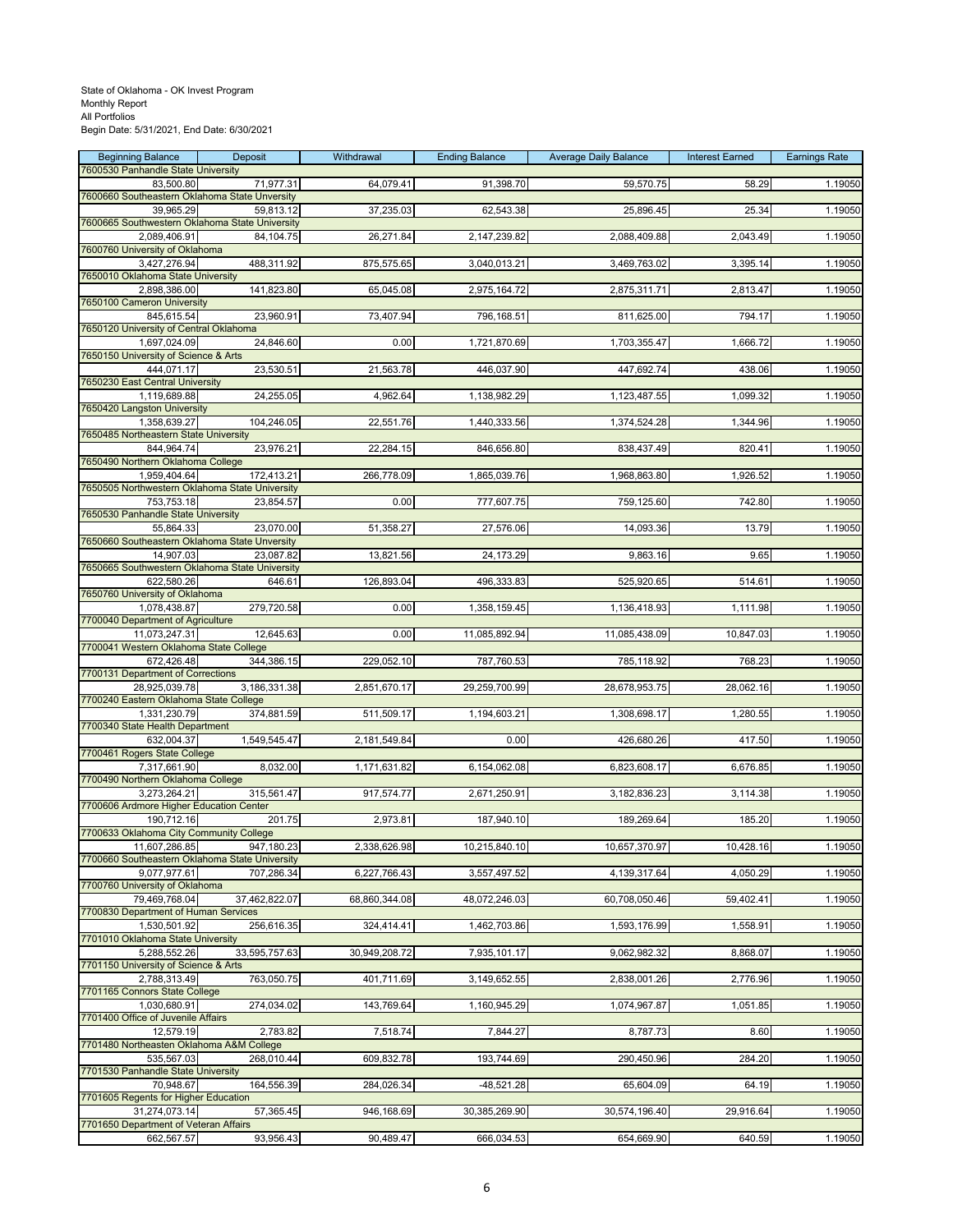| <b>Beginning Balance</b><br>7701770 OUHSC                    | Deposit       | Withdrawal    | <b>Ending Balance</b> | <b>Average Daily Balance</b> | <b>Interest Earned</b> | <b>Earnings Rate</b> |
|--------------------------------------------------------------|---------------|---------------|-----------------------|------------------------------|------------------------|----------------------|
| 500,436,224.34                                               | 47,028,605.74 | 64,994,470.54 | 482,470,359.54        | 489,965,340.84               | 479,427.73             | 1.19050              |
| 7701805 Department of Rehabilitation Services<br>151,165.05  | 3,626.99      | 8,921.87      | 145,870.17            | 149,905.42                   | 146.68                 | 1.19050              |
| 7701865 Workers Compensation Commission                      |               |               |                       |                              |                        |                      |
| 5,831,815.72                                                 | 6,229.16      | 2,667.55      | 5,835,377.33          | 5,836,068.61                 | 5,710.55               | 1.19050              |
| 7702120 University of Central Oklahoma<br>16,747,503.12      | 4,514,807.68  | 2,326,662.65  | 18,935,648.15         | 16,957,991.36                | 16,593.28              | 1.19050              |
| 7702650 Department of Veteran Affairs                        |               |               |                       |                              |                        |                      |
| 446,328.81<br>7703650 Department of Veteran Affairs          | 102,957.44    | 96,438.32     | 452,847.93            | 438,365.29                   | 428.94                 | 1.19050              |
| 568,973.41                                                   | 158,674.56    | 106,929.72    | 620,718.25            | 596,403.33                   | 583.58                 | 1.19050              |
| 7704120 University of Central Oklahoma                       |               |               |                       |                              |                        |                      |
| 292,316.69<br>7704650 Department of Veteran Affairs          | 558,527.12    | 826,636.69    | 24,207.12             | 178,265.86                   | 174.43                 | 1.19050              |
| 599,022.12                                                   | 141,891.61    | 124,427.93    | 616,485.80            | 600,957.95                   | 588.03                 | 1.19050              |
| 7704865 Workers Compensation Commission<br>26,037.40         | 27.01         | 0.00          | 26,064.41             | 26,063.51                    | 25.50                  | 1.19050              |
| 7705505 Northwestern Oklahoma State University               |               |               |                       |                              |                        |                      |
| 1,659,359.60                                                 | 208,072.29    | 366,932.45    | 1,500,499.44          | 1,602,143.99                 | 1,567.69               | 1.19050              |
| 7705650 Department of Veteran Affairs<br>564.180.19          | 111,932.64    | 52,744.63     | 623,368.20            | 594,869.55                   | 582.08                 | 1.19050              |
| 7705675 Self Insurance Guaranty Fund                         |               |               |                       |                              |                        |                      |
| 2,457,255.74<br>7705865 Workers Compensation Commission      | 3,147.13      | 7,803.06      | 2,452,599.81          | 2,456,562.90                 | 2,403.73               | 1.19050              |
| 42,913.63                                                    | 45.13         | 0.00          | 42,958.76             | 42,957.26                    | 42.03                  | 1.19050              |
| 7706452 CMHC, Rep payee account                              |               |               |                       |                              |                        |                      |
| 8,432.11<br>7706650 Department of Veteran Affairs            | 8.87          | 0.00          | 8,440.98              | 8,440.68                     | 8.26                   | 1.19050              |
| 131,790.35                                                   | 56,019.18     | 45,964.97     | 141,844.56            | 134,435.90                   | 131.54                 | 1.19050              |
| 7706750 Tulsa Community College<br>340,916.50                | 5,861,056.16  | 439,510.68    | 5,762,461.98          | 3,412,217.63                 | 3,338.83               | 1.19050              |
| 7706865 OK Workers Comp Commission                           |               |               |                       |                              |                        |                      |
| 176,261.10                                                   | 185.37        | 0.00          | 176,446.47            | 176,440.29                   | 172.65                 | 1.19050              |
| 7707452 CMHC, Rep payee account<br>47,651.33                 | 21,307.38     | 29,212.33     | 39,746.38             | 53,303.87                    | 52.16                  | 1.19050              |
| 7707585 Department of Public Safety                          |               |               |                       |                              |                        |                      |
| 3,813,272.22<br>7707605 Regents for Higher Education         | 551,267.11    | 51,655.00     | 4,312,884.33          | 4,083,056.06                 | 3,995.24               | 1.19050              |
| 50,582,039.54                                                | 12,386,813.56 | 45,336,725.50 | 17,632,127.60         | 19,562,942.03                | 19,142.20              | 1.19050              |
| 7707650 Department of Veteran Affairs<br>334,441.10          | 64,180.58     | 57,953.09     | 340,668.59            | 341,778.85                   | 334.43                 | 1.19050              |
| 7707865 OK Workers Comp Commission                           |               |               |                       |                              |                        |                      |
| 242,699.21                                                   | 255.24        | 0.00          | 242,954.45            | 242,945.94                   | 237.72                 | 1.19050              |
| 7708108 Carl Albert State College<br>7,231,272.39            | 226,054.56    | 437,332.43    | 7,019,994.52          | 7,147,448.54                 | 6,993.73               | 1.19050              |
| 7708605 Regents for Higher Education                         |               |               |                       |                              |                        |                      |
| 14,543.77<br>7709605 Regents for Higher Education            | 17.25         | 4,808.33      | 9,752.69              | 12,957.67                    | 12.68                  | 1.19050              |
| 1,127,284.73                                                 | 42,042.54     | 43,825.00     | 1,125,502.27          | 1,109,594.02                 | 1,085.73               | 1.19050              |
| 7710350 Oklahoma Historical Society                          |               |               |                       |                              |                        |                      |
| 1,295,936.42<br>7710452 Oklahoma Department of Mental Health | 1,362.92      | <b>U.UU</b>   | 1,297,299.34          | 1,297,253.91                 | 1,269.35               | 1.19050              |
| 1,576,104.90                                                 | 2,581.81      | 30,355.13     | 1,548,331.58          | 1,568,191.88                 | 1,534.47               | 1.19050              |
| 7710605 Regents for Higher Education<br>2,120,514.57         | 54,950.00     | 20,736.85     | 2,154,727.72          | 2,129,318.95                 | 2,083.52               | 1.19050              |
| 7711185 Corporation Commission                               |               |               |                       |                              |                        |                      |
| 69.628.154.60<br>7711420 Langston University                 | 327,212.95    | 321,843.26    | 69,633,524.29         | 69,504,078.40                | 68,009.26              | 1.19050              |
| 970,021.29                                                   | 561,713.40    | 368,928.66    | 1,162,806.03          | 899,803.91                   | 880.45                 | 1.19050              |
| 7711452 Griffin Memorial Hospital Rep Payee                  |               |               |                       |                              |                        |                      |
| 77,145.57<br>7711605 Regents for Higher Education            | 333.77        | 413.35        | 77,065.99             | 77,015.01                    | 75.36                  | 1.19050              |
| 779,961.97                                                   | 820.28        | 0.00          | 780,782.25            | 780,754.91                   | 763.96                 | 1.19050              |
| 7712605 Regents for Higher Education<br>132,258.78           | 2,114.10      | 0.00          | 134,372.88            | 133,368.24                   | 130.50                 | 1.19050              |
| 7713605 Regents for Higher Education                         |               |               |                       |                              |                        |                      |
| 85,156,765.39                                                | 4,040,462.36  | 0.00          | 89, 197, 227. 75      | 86,918,992.54                | 85,049.64              | 1.19050              |
| 7714605 Regents for Higher Education<br>14,286,730.15        | 146,571.26    | 260,611.00    | 14,172,690.41         | 14, 173, 572. 28             | 13,868.74              | 1.19050              |
| 7715605 Regents for Higher Education                         |               |               |                       |                              |                        |                      |
| 492,522.01<br>7718605 Regents for Higher Education           | 517.98        | 0.00          | 493,039.99            | 493,022.72                   | 482.42                 | 1.19050              |
| 10,420,681.51                                                | 1,744,491.86  | 1,368,239.29  | 10,796,934.08         | 10,164,801.52                | 9,946.19               | 1.19050              |